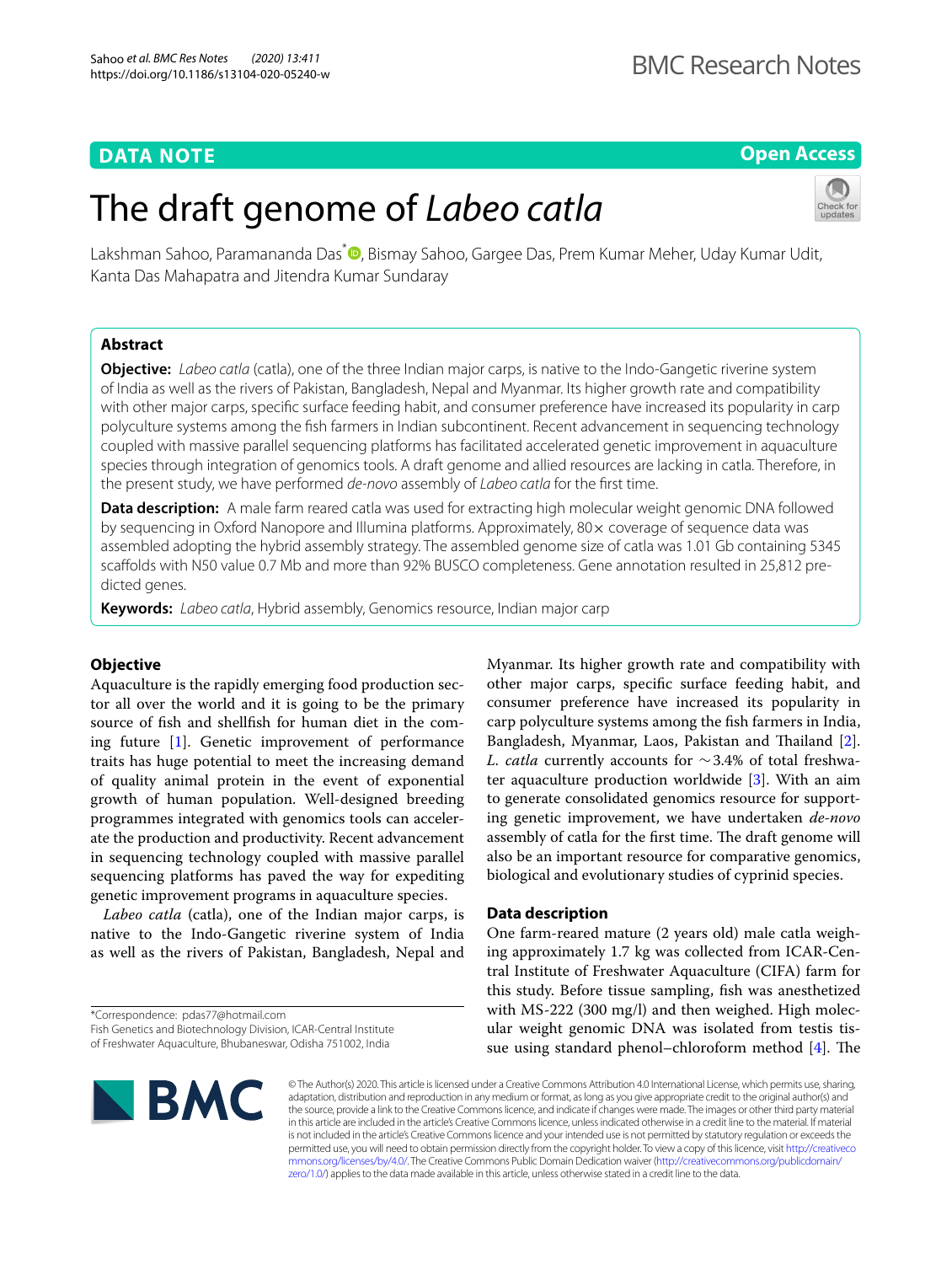<span id="page-1-0"></span>**Table 1 Overview of data fles/data sets**

| Label       | Name of data file/data set | File types (file<br>extension) | Data repository and Identifier (DOI or Accession number)                                                                |
|-------------|----------------------------|--------------------------------|-------------------------------------------------------------------------------------------------------------------------|
| Data file 1 | Sequence data              | Table 1.docx                   | https://doi.org/10.6084/m9.figshare.12271589 [5]                                                                        |
| Data file 2 | Assembly statistics        | Table 2.docx                   | https://doi.org/10.6084/m9.figshare.12271619 [10]                                                                       |
| Data file 3 | Assembly data              | FASTA                          | https://www.ncbi.nlm.nih.gov/assembly/GCA 012976165.1 [11]                                                              |
| Data file 4 | Whole genome sequence data | FASTA                          | NCBI GenBank (Accession numbers VONZ01000001-<br>VONZ01005345) https://identifiers.org/ncbi/insdc:VONZ0<br>0000000 [19] |

qualitative and quantitative assessment of DNA were performed by NanoDrop spectrophotometer (Thermo Fisher Scientifc, Wilmington, DE, U.S.A.) and Qubit fuorometer (Invitrogen, Carlsbad, CA, USA) followed by checking on 0.8% agarose gel. Genomic DNA was sheared using a Covaris S2 sonicator (Covaris, Woburn, Massachusetts, USA) to generate fragments in the range of 200 bp to 20 kb. Four Paired end libraries (insert size: 350 bp) for Illumina Nextseq500 platform and one library (mixed insert size) for Oxford Nanopore were prepared and sequenced as per manufacturer's instruction. A total of 80.28 Gb sequence data (Table [1,](#page-1-0) Data fle 1) [\[5](#page-2-4)] were generated after quality check by FastQC tool  $[6]$  $[6]$  $[6]$ . The de novo hybrid assembly was performed with default parameters using MaSuRCA 3.2.8 [[7\]](#page-2-6) followed by scaffolding and Gap closing with SSPACE v3.0  $[8]$  $[8]$  and GapCloser v1.12b  $[9]$  $[9]$ , respectively. This yielded 5,345 scafolds with N50 value of 0.7 Mb (Table [1,](#page-1-0) Data file 2)  $[10]$  and largest fragment of 6.8 Mb. The assembled genome size of catla is 1.01 Gb (Table [1,](#page-1-0) Data fle 3) [[11](#page-2-10)] against an in silico estimated genome size of 0.95 Gb. The evaluation of genome by Benchmarking Universal Single-Copy Orthologs (BUSCO) version 3.0 [\[12](#page-2-11)] and using Actinopterygii odb9 core gene set revealed 92% complete, 87.9% complete and single copy, 4.1% complete and duplicated, 4.1% fragmented and 4.05% missing BUSCOs. RepeatModeler [[13](#page-2-12)] was used for de novo repeat modelling which showed 47.58% of repeat content in catla genome. The genome wide simple sequence repeats of assembled catla genome was 391,331.

The catla genome is predicted to contain 25,812 protein-coding genes. Additionally, scafold\_2219 of a size of 16,600 bp, was found to be of mitochondrial origin, with 13 mRNAs, 22 tRNAs and 2 rRNAs. Functional annotation of the fnal set of predicted protein sequences was carried out by BLAST2GO v5.0. Out of 25,812 genes, 17,500 were found to have GO term assigned to them. The number of protein coding genes identified in catla (25,812) is comparable to the genomes of sequenced diploid cyprinids such as *Labeo rohita* [\[14\]](#page-2-13)*, Ctenopharyngodon idellus* [\[15](#page-2-14)]*, Danio rerio* [\[16](#page-2-15)] and *Anabarilius*  *grahami* [\[17](#page-2-16)]. Orthologous relationship among these species using OrthoVenn [[18\]](#page-2-17) showed a total of 8,494 orthologous gene clusters to be shared by all fve species, with 1,357 species specific gene clusters. The whole genome sequence data has been deposited in the Gen-Bank (Table [1,](#page-1-0) Data file 4) [\[19](#page-2-18)]

## **Limitations**

The assembled genome size of *Labeo catla* is 1.01 Gb constituting 5345 scaffolds. The number of unassembled regions is 649 and the number of bases positioned in this gap is 0.8 Mb.

## **Abbreviations**

FAO: Food and Agriculture Organisation of the United Nations; Gb: Giga base pair; MaSuRCA: Maryland Super-Read Celera Assembler; BUSCO: Benchmarking Universal Single-copy Orthologs; GO: Gene ontology; Mb: Mega base pair.

#### **Acknowledgements**

We acknowledge the fnancial support by the Department of Biotechnology, Govt. of India, New Delhi under Centre of Excellence program. Authors are thankful to the Director, ICAR-CIFA, Bhubaneswar for providing the facilities to work under the project. We thank Dr. P. C. Das, ICAR-CIFA, Bhubaneswar for providing the farm reared catla sample.

#### **Authors' contributions**

PD, JKS, KDM and PKM conceptualised and designed the project. PD and LS designed the experiments. BS, GD, LS, PD and UKU performed sample collection, tissue extraction and DNA isolation. LS, BS and GD performed data analysis. PD, LS and BS and GD wrote and reviewed the manuscript. All the authors read and approved the manuscript.

#### **Funding**

This work was supported by the Department of Biotechnology, Govt. of India under the Grant No. BT/AAQ/3/SP13797/2017.

#### **Availability of data and materials**

This Whole Genome project has been deposited at DDBJ/ENA/GenBank under the Bioproject id: PRJNA557138 and Acc no: VONZ00000000 [\(https://ident](https://identifiers.org/ncbi/insdc:VONZ00000000) [ifers.org/ncbi/insdc:VONZ00000000](https://identifiers.org/ncbi/insdc:VONZ00000000)) [\[19](#page-2-18)]. The version described in this paper is version VONZ01000000. Please see Table [1](#page-1-0) and references [[5](#page-2-4), [10,](#page-2-9) [11,](#page-2-10) [19](#page-2-18)] for details and links to the data.

#### **Ethics approval and consent to participate**

All handling of fsh was carried out following the guidelines for control and supervision of experiments on animals by the Government of India and approved by Institutional Animal Ethics Committee (AEC) of ICAR-CIFA.